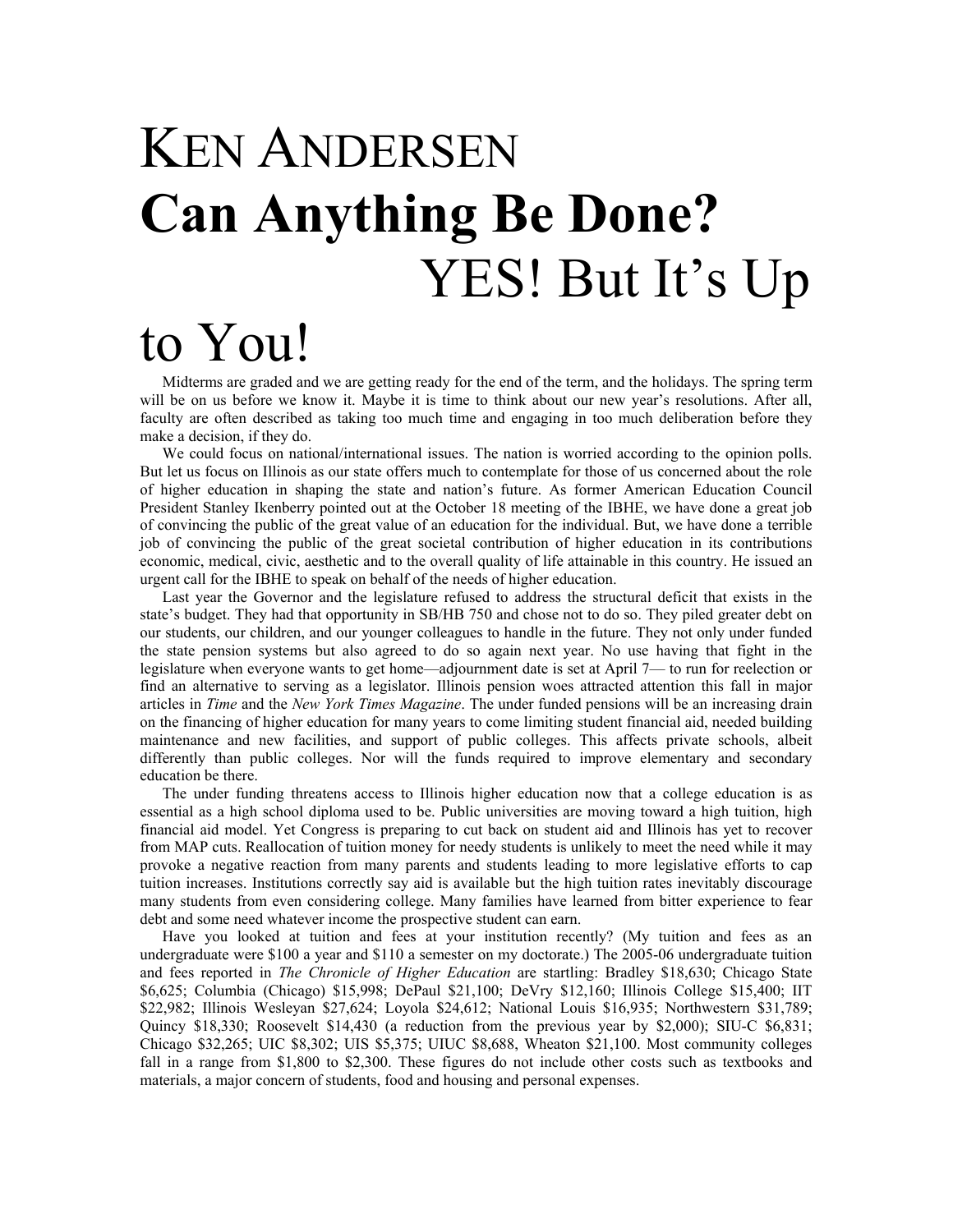While tuition and fees at public institutions are still sharply lower than at private schools, particularly the more prestigious ones, they have risen sharply in recent years and the public four-year institutions are being pressured/forced to adopt a high tuition-high aid model by the decline in state support. With the emphasis on higher education as a private good, many believe public institutions should set tuition at whatever level the market will bear. This will effectively close the doors to many students and fracture the American dream.

It is not that faculty are overpaid. IBHE reports that median faculty salaries at the four-year publics are at 93.5% of peer institutions and our benefits packages lag as well. Community college salaries fare better in salary comparisons but there is a running dispute about the comparison base. Independent college and universities exceed those of their peer groups on the average but actual salaries vary dramatically from institution to institution. (For much greater detail, see the AAUP *Academe* data of last spring or the IBHE report of its October 18 meeting available online.)

What can we do? One of the governor's aides told me last year, "No one fears an angry faculty," and "No one will support a tax increase to pay for pensions." But the reality is the tax increase is needed to support education among other state needs. And yes, we need to resolve the problems caused by past and continued disastrous decisions to under fund the pension systems. That burden grows every year. One estimate is the shortfall is equal to two years of the state budget.

What can an individual do? Maybe the recent national accolades for Rosa Parks tell us something. First, individuals can make a difference. Perhaps even more important, they remind us of the importance of narratives, of telling a story that captures attention and motivates change. The current emphasis on getting control of the "story" and "framing" by both the administration and the opposition suggests the importance of controlling the narrative.

What does all of this suggest about our New Year's resolutions?

· **We will tell the story of the impact on our students, our institutions, and ultimately the citizens of Illinois of the cuts imposed on higher education.** Every institution, private or public, has been negatively impacted. Unless the pattern of declining state support for higher education is reversed, the state faces a significantly darker future. We are destroying the seed corn needed for tomorrow's growth. We need to tell the story to friends, neighbors, legislators. It is not for our personal benefit that they need to support higher education, it is for the public good as well as their personal advantage for the long term. Surely we know something about the value of investing for the future and the value of compounding.

· **We will recognize and respond to the realities of the political climate**. Little will be done during the spring legislative session to deal with the substantial financial issues that Illinois faces. But, substantial risks and opportunities will come with the fall 2006 veto session after the election. Now is the time for us to establish contact with legislators if we are to have any impact during that veto session. It is too late then. Yes, most legislators will be reelected given the ability to carve out safe political districts for incumbents. But don't overlook those not reelected for they have greater freedom to vote their conscience. Don't overlook the power of the lame duck.

· **We will be active in shared governance on our campus and across the state**. Fewer and fewer faculty are active in the shared governance process. We need to reinvent some elements of the process to ensure faculty have a meaningful voice and have ownership of change. If not actively engaged in shared governance activity we should be monitoring their activity and expressing appreciation to those who are actively engaged. Meaningful faculty participation in institutional governance is at greater risk now than it has been since tenure became a reality for most faculty. The role and responsibilities of the faculty are being redefined—too often without faculty participation in that process.

Two years ago the National Communication Association gave me the honor of addressing our national convention on the topic "Recovering the Civic Culture." I argued that we have been seeing a welldocumented loss of participation in the civic communal activities nationally and locally in voting, in civic groups such as the Rotary and the PTA, and in our own universities, colleges, and departments. In part, the decline in shared governance is because we have stopped participating in governance activity. We have voted with our feet and our allocation of time and commitment.

I conclude as I did then with a citation by Molly Ivins. Although focused on politics, her words apply to every domain where we have need of a vibrant civic culture—our institutions are certainly one such place. "In this country, we have the most extraordinary luck—we are the heirs to the greatest political legacy any people have every received. Our government is not *them*, our government is *us.*. . . It's our government, we can make it do what we want it to when we put in the energy it takes to work with other people, organize, campaign, and vote—we can still make the whole clumsy money-driven system work for us. And it's high